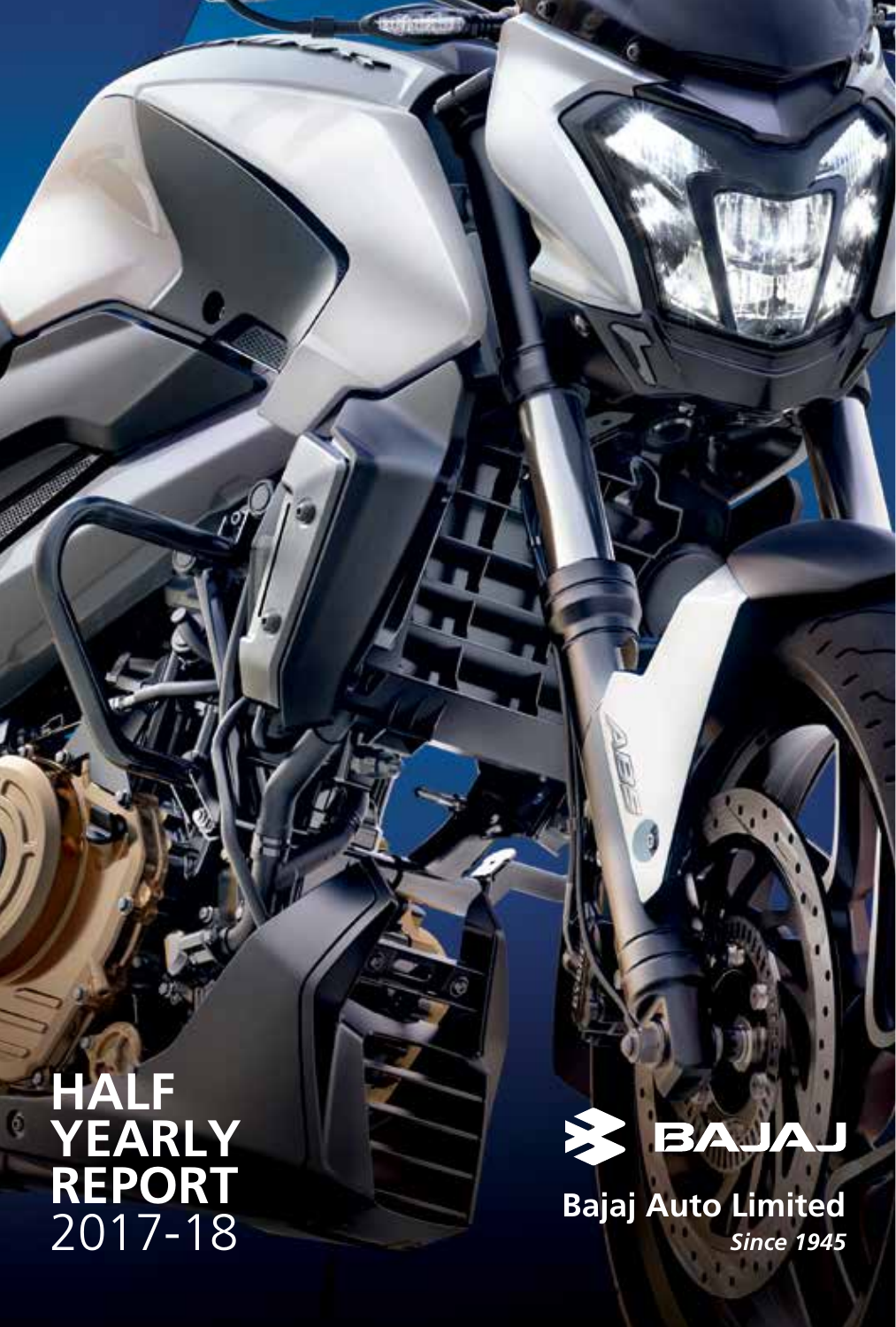### Dear Shareholder,

I am happy to share with you the financial results of your Company for the half year ended 30 September 2017.

Despite certain set-backs to the Company's performance in Q1/2017-18 due to external factors such as the industry transition to BSIV compliant vehicles and implementation of GST, which came into effect from 1 July 2017, your Company has made good progress in Q2/2017-18 and has come out with satisfactory results for the half year ended 30 September 2017.



 $(F \ln C \text{rora})$ 

The following are the highlights for the half year ended 30 September 2017.

### **1. Summary of financial results**

| <b>H1</b> | H1                                                                                   | <b>Full Year</b> |
|-----------|--------------------------------------------------------------------------------------|------------------|
|           | 2016-17                                                                              | 2016-17          |
|           | 2,026,678                                                                            | 3,665,950        |
|           | 13,130                                                                               | 24,310           |
|           | 4,166                                                                                | 7,880            |
|           | 2,591                                                                                | 4,778            |
|           | 21.8%                                                                                | 21.7%            |
|           | 2,926                                                                                | 5,336            |
|           | 2,101                                                                                | 3,828            |
|           | 2.240                                                                                | 4.079            |
|           | 2017-18<br>1,959,944<br>13,174<br>4,901<br>2,389<br>19.7%<br>2,806<br>2,036<br>2,030 |                  |

This outcome is the result of an all-round performance of your Company's individual business verticals, especially International Business and Commercial Vehicles.

### **2. Motorcycle highlights**

|               |               | (In Numbers)                |
|---------------|---------------|-----------------------------|
| Η1<br>2017-18 | H1<br>2016-17 | <b>Full Year</b><br>2016-17 |
| 1,010,559     | 1,128,425     | 2,001,391                   |
| 683,876       | 641,529       | 1,218,541                   |
| 1,694,435     | 1,769,954     | 3,219,932                   |
|               |               |                             |

While exports grew by 7%, domestic sales declined by 10%. This was primarily due to the external factors mentioned above.

However, significant improvement was achieved by the Company in O2/2017-18 wherein the Company recorded a sequential growth of **37%** over Q1/2017-18.

This was achieved primarily with the success of the newly launched products, namely the CT100 ES and the Platina ES. The Company sold over 281,000 units of CT and Platina during Q2/2017-18 – a growth of **12%** over Q2/2016-17 and **52%** over Q1/2017-18.

Share in domestic market stood at 15.5%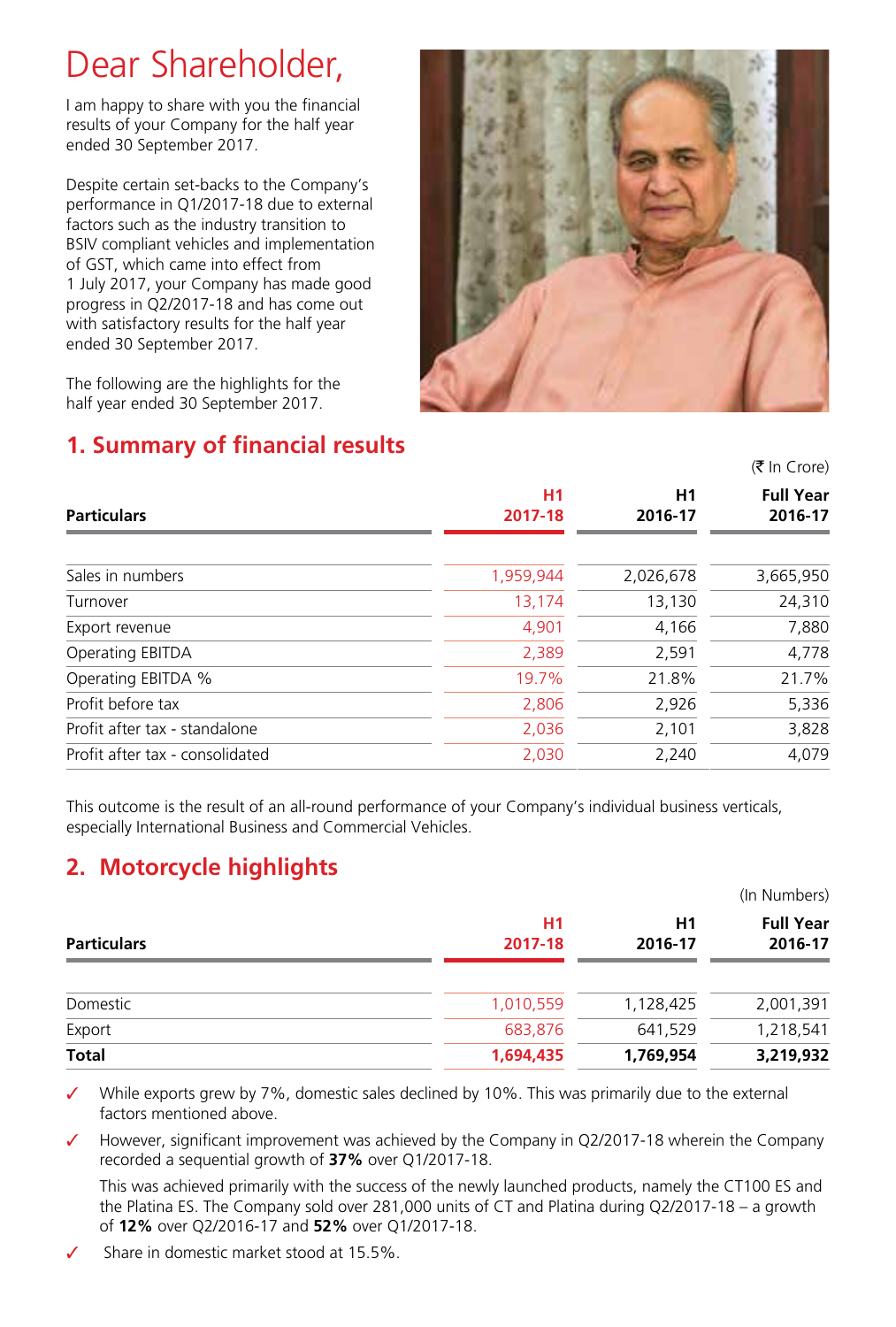#### **3. Commercial vehicle highlights**

|                    |               |               | (III INUITIDEIS)            |
|--------------------|---------------|---------------|-----------------------------|
| <b>Particulars</b> | H1<br>2017-18 | H1<br>2016-17 | <b>Full Year</b><br>2016-17 |
| Domestic           | 137,285       | 149,587       | 253,226                     |
| Export             | 128,224       | 107,137       | 192,792                     |
| <b>Total</b>       | 265,509       | 256,724       | 446,018                     |
|                    |               |               |                             |

(In Numbers)

The Company continues to be a market leader in this segment with overall domestic market share of 53%.

In Q2/2017-18, there has been a positive development in the domestic commercial vehicle segment viz. discontinuation of permits in the State of Maharashtra, new permits released in Delhi and replacement of 2-stroke three-wheelers with 4-stroke three-wheelers in the city of Bangalore. This has resulted in the Company selling its highest ever quarterly volume of 84,938 units in Q2/2017-18.

The outlook for the next six months remains positive.

#### **4. International business highlights**

|                     | (In Numbers)  |               |                             |
|---------------------|---------------|---------------|-----------------------------|
| <b>Particulars</b>  | H1<br>2017-18 | H1<br>2016-17 | <b>Full Year</b><br>2016-17 |
| Motorcycles         | 683,876       | 641,529       | 1,218,541                   |
| Commercial vehicles | 128,224       | 107,137       | 192,792                     |
| <b>Total</b>        | 812,100       | 748,666       | 1,411,333                   |

Despite headwinds which continued in some international markets, the Company recorded a growth of **7%** in motorcycles and **20%** in Commercial Vehicles.

This was primarily due to new markets being opened up over the years. New/Nascent markets now contribute **~**16% of the total volume as against 10% in 2016-17 and 6% in 2015-16.

✓ Exports revenue, in US\$ was 682 million, representing a growth of **19%** and in INR was 4,901 crore, representing a growth of **18%** over H1/2016-17.

#### **5. Cash and cash equivalents**

As on 31 March 2017, surplus cash and cash equivalents stood at  $\bar{\tau}$  12,368 crore. After payment of dividend and tax thereon amounting to  $\bar{\mathfrak{X}}$  1,888 crore, surplus cash and cash equivalents as on 30 September 2017 stood at ` **12,699 crore**.

On this happy note, I wish you and your family a very happy and prosperous New Year.

*Lohal* 

**Rahul Bajaj**  Chairman 17 October 2017